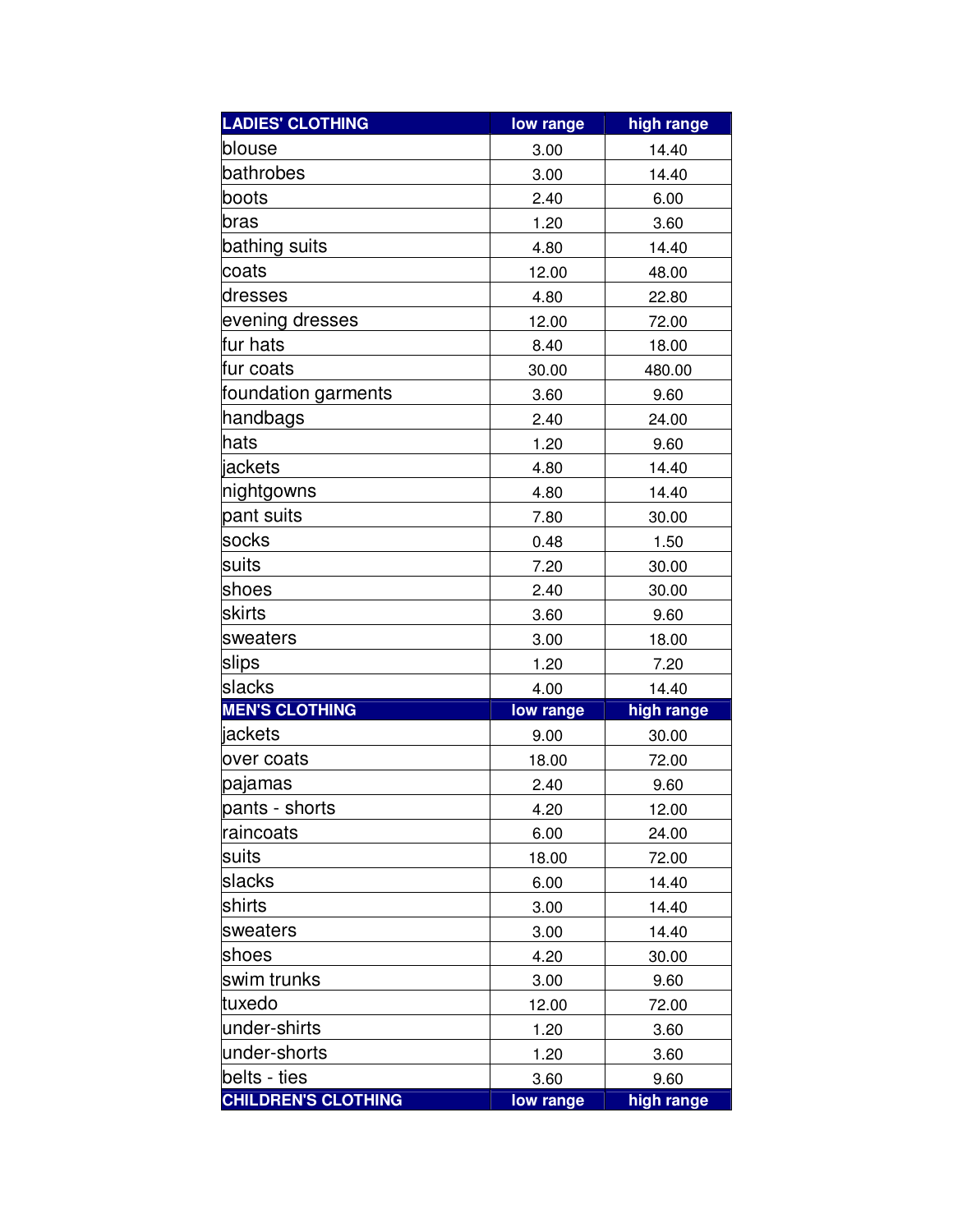| blouses                        | 2.40      | 9.60       |
|--------------------------------|-----------|------------|
| boots                          | 3.60      | 24.00      |
| coats                          | 5.40      | 24.00      |
| dresses                        | 4.20      | 14.40      |
| jackets                        | 3.60      | 30.00      |
| jeans                          | 4.20      | 14.40      |
| pants                          | 3.00      | 14.40      |
| snowsuits                      | 4.80      | 22.80      |
| shoes                          | 3.00      | 10.50      |
| skirts                         | 1.80      | 7.20       |
| sweaters                       | 3.00      | 9.60       |
| slacks                         | 2.40      | 9.60       |
| shirts                         | 2.40      | 7.20       |
| socks                          | 0.60      | 1.80       |
| underwear                      | 1.20      | 4.20       |
| <b>DRY GOODS</b>               | low range | high range |
| blankets                       | 3.00      | 9.60       |
| bedspreads                     | 3.60      | 28.80      |
| chair covers                   | 18.00     | 42.00      |
| curtains                       | 1.80      | 14.40      |
| drapes                         | 7.80      | 48.00      |
| pillows                        | 2.40      | 9.60       |
| sheets                         | 2.40      | 9.60       |
| throw rugs                     | 1.80      | 14.40      |
| towels                         | 0.60      | 4.80       |
| <b>FURNITURE</b>               | low range | high range |
| air conditioner                | 24.00     | 108.00     |
| bar                            | 36.00     | 90.00      |
| bar stools                     | 12.00     | 24.00      |
| bed (double) complete          | 60.00     | 204.00     |
| bed (single) complete          | 42.00     | 120.00     |
| bicycles                       | 18.00     | 78.00      |
| chest                          | 30.00     | 114.00     |
| clothes closet                 | 18.00     | 60.00      |
| china cabinet                  | 102.00    | 360.00     |
| convertible sofa (w/ mattress) | 102.00    | 360.00     |
| crib (w/ mattress)             | 30.00     | 120.00     |
| carriage                       | 6.00      | 120.00     |
| chair (upholstered)            | 30.00     | 90.00      |
| coffee table                   | 18.00     | 78.00      |
| dresser w/ mirror              | 24.00     | 120.00     |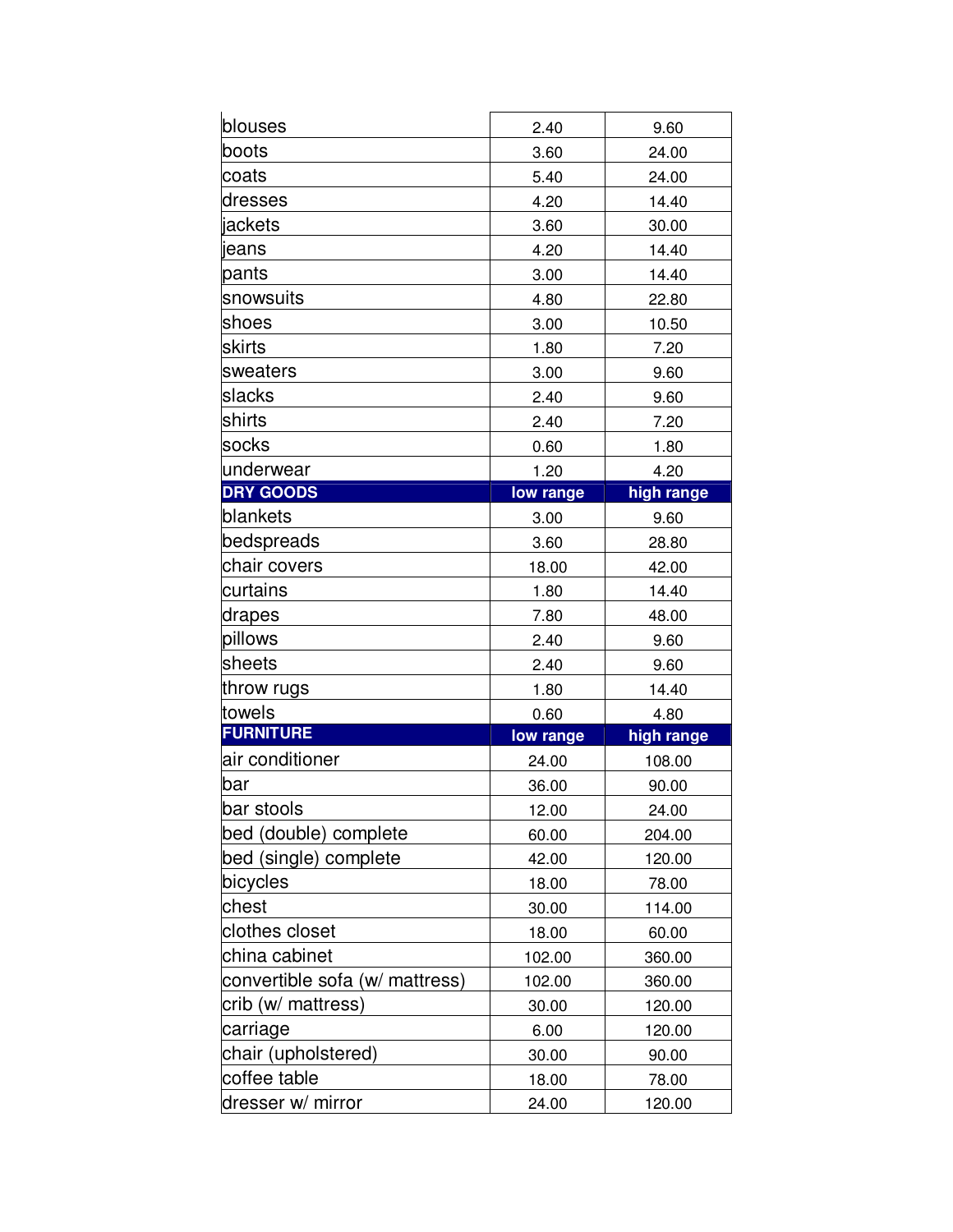| desk                       | 30.00     | 168.00     |
|----------------------------|-----------|------------|
| dryer                      | 54.00     | 108.00     |
| electric stove (working)   | 90.00     | 180.00     |
| end tables (2)             | 12.00     | 60.00      |
| figurines (lg.)            | 60.00     | 120.00     |
| fireplace set              | 36.00     | 108.00     |
| floor lamps                | 9.00      | 48.00      |
| folding beds               | 24.00     | 72.00      |
| gas stoves                 | 60.00     | 150.00     |
| heaters                    | 9.00      | 25.40      |
| high chair                 | 12.00     | 60.00      |
| hi riser                   | 42.00     | 90.00      |
| kitchen table              | 30.00     | 72.00      |
| kitchen cabinets           | 30.00     | 90.00      |
| kitchen chair              | 3.00      | 12.00      |
| mattress (double)          | 42.00     | 90.00      |
| mattress (single)          | 18.00     | 42.00      |
| organ console              | 90.00     | 240.00     |
| piano                      | 90.00     | 240.00     |
| pictures and paintings     | 6.00      | 48.00      |
| ping pong tables           | 18.00     | 48.00      |
| play-pens                  | 18.00     | 36.00      |
| pool tables                | 24.00     | 90.00      |
| record player (stereo)     | 36.00     | 108.00     |
| record player (components) | 36.00     | 240.00     |
| rugs                       | 24.00     | 108.00     |
| refrigerator (working)     | 90.00     | 300.00     |
| radio                      | 9.00      | 60.00      |
| secretary                  | 60.00     | 168.00     |
| sofa                       | 42.00     | 240.00     |
| TV b/w (working)           | 30.00     | 72.00      |
| TV color (working)         | 90.00     | 270.00     |
| trunk                      | 6.00      | 84.00      |
| wardrobe                   | 24.00     | 120.00     |
| washer (working)           | 60.00     | 180.00     |
| waterbed (frame)           | 18.00     | 48.00      |
| waterbed headboard         | 36.00     | 108.00     |
| waterbed (complete)        | 180.00    | 390.00     |
| <b>Sporting goods</b>      | low range | high range |
| bicycles                   | 18.00     | 78.00      |
| fishing rods               | 6.00      | 30.00      |